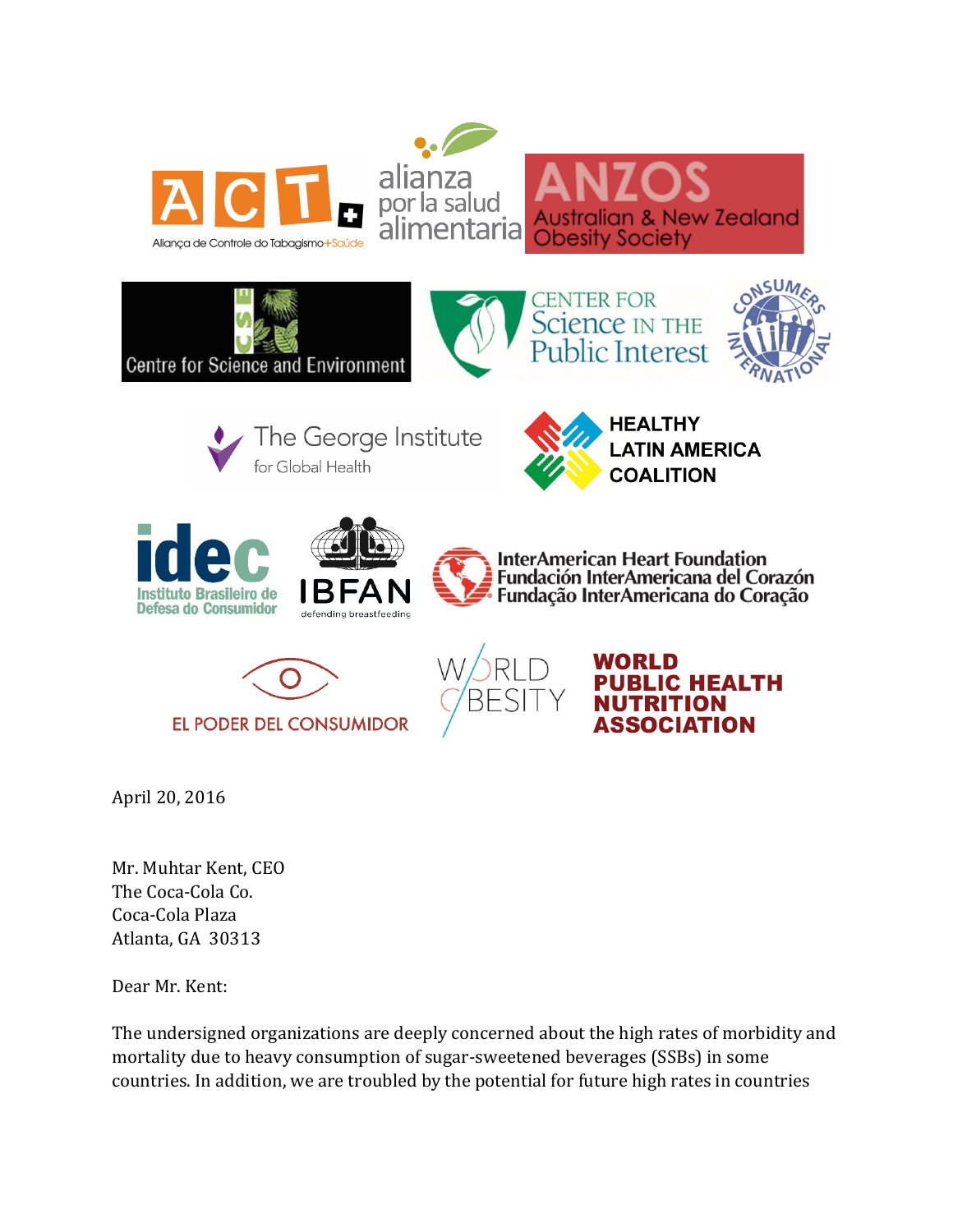that are not yet major SSB consumers but are being subjected to intensive marketing campaigns by Coca-Cola, PepsiCo, and many local and regional brands.

Over the past 15 years, numerous clinical and epidemiology trials and studies have shown that frequent consumption of SSBs contributes to overweight and obesity, type 2 diabetes, and heart disease, and earlier research had linked SSBs to tooth decay. One recent study estimated that SSBs are linked to about 184,000 deaths per year globally due to elevated rates of adiposity-related cardiovascular diseases, cancers, and type 2 diabetes mellitus. The harm to individuals and the costs imposed on individuals and health-care systems are staggering. 

Those findings have led international health authorities, such as the World Health Organization, World Heart Federation, International Diabetes Federation, World Obesity Federation, and World Cancer Research Fund International, along with many national governments and nonprofit lay and professional health organizations, to recommend that individuals limit their consumption of SSBs and that governments implement measures, such as taxes, clear labeling of added sugars, and marketing restrictions, to limit SSB consumption.

As summarized in *Carbonating the World*, a recent report by the Center for Science in the Public Interest, while SSB consumption in the United States and Europe has been declining, your company and others are investing billions of dollars annually to increase sales in low/middle-income countries Asia, Africa, the Middle East, and Latin America. Much of the marketing is directed at or affects children and adolescents. Euromonitor predicts steady increases in consumption. And as sure as night follows day, those increases in consumption will lead to increases in chronic diseases and health-care costs.

We would like to emphasize that many countries have the right to health enshrined in their constitutions and the treaties they have signed. They have a legal obligation, as well, to defend their citizens' health. But massive marketing campaigns—in the form of advertising and ubiquitous availability—undermine the public health.

Your company is partially responsible for illnesses that can be attributed to sugar drinks. Lower-income countries, in particular, can ill afford increases in the prevalence of illnesses and related costs. In other words, this is a moral issue, as well as a health issue.

We urge your company to exercise its social responsibility to the global community by:

• Acknowledging that heavy consumption of its full-calorie soft drinks contributes to obesity and other health problems;